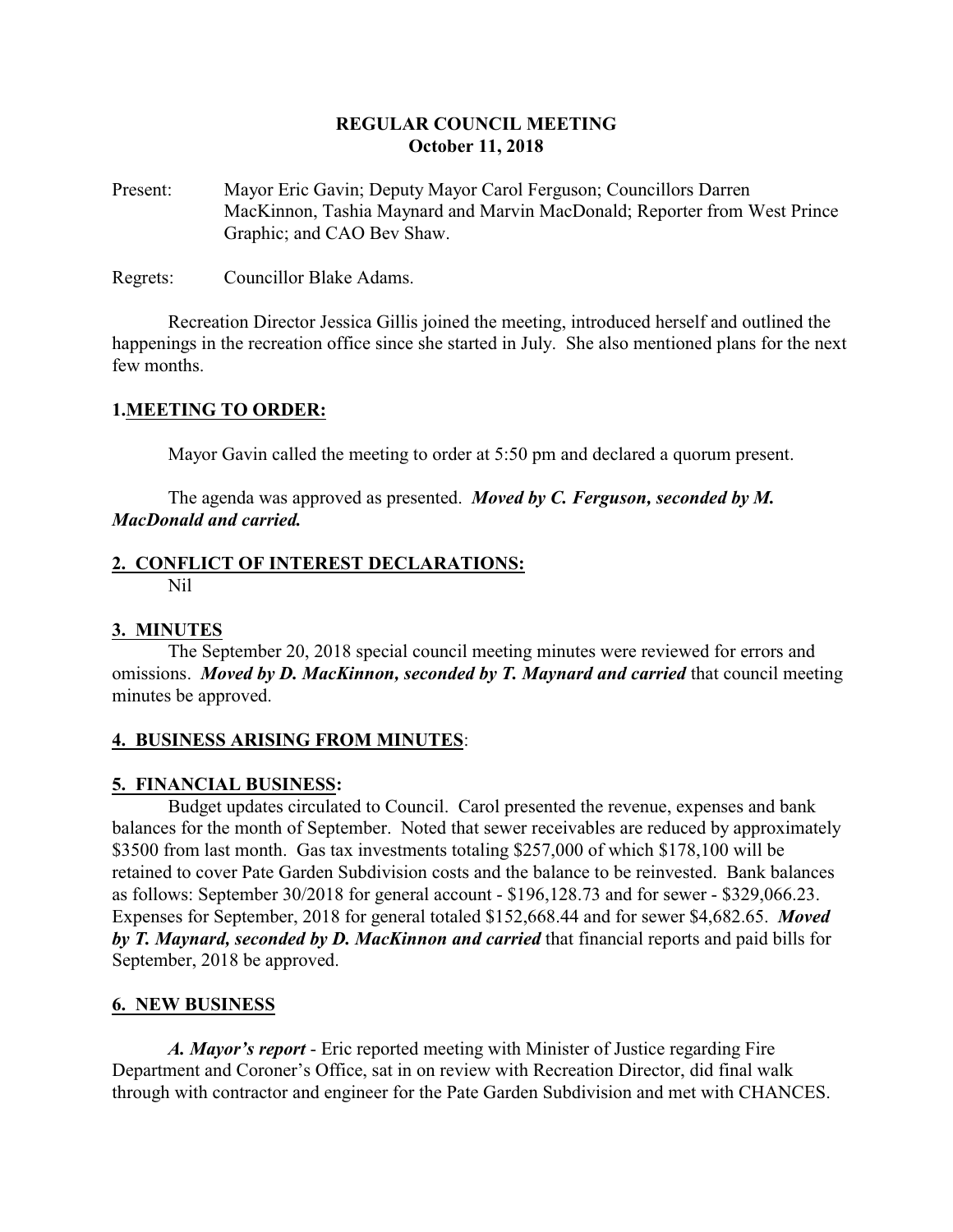*B. Administrator's report -* Bev reported that daycare area looks great and they moved in on Oct. 5<sup>th</sup>; working on IRAC sewer rate review, election proceedings, and tax concessions. Sat in on Recreation Director's review and placed usual Halloween ad for 7:30 curfew. Newcomer's meeting being held tomorrow. CN release from the Province received and forwarded to lawyers. Bev's overtime at 5 hours, 2 weeks of 2018 vacation left; Dale's overtime not available and he is currently on holidays until first week of November.

### *C. Reports from Departments*

*Recreation -* Jess's report was circulated.

*Streets & Sidewalks* - Tashia reported everything looks good except for water collecting on Water Street.

*Properties - Darren mentioned the CN sale that the lawyers are working on.* 

*Fire Department & Police* - Marvin advised that there was no report from the Fire Chief and that RCMP report was circulated to Council. No officer present this evening.

*Development* - Everything looks good at the subdivision except for a few little clean up details which will be taken care of once the ground dries up. Concerns were expressed regarding the run off water at cannabis store parking lot. Letter to be sent to engineer outlining concerns.

*Sanitation -* Eric reported some issues with the pumps at the lift station*.* A new one may need to be purchased. Still having concerns at lagoon with blue green algae but working on solutions.

*D. Fees Bylaw # 2018-08 -* To collect more information from Alberton and Tignish.

*E. Use of dump site - Moved by C. Ferguson, seconded by T. Maynard and carried* that Preston Murphy be permitted to use the site for demolition material for a one year period then reassessed.

*F. Sewer Rate Review -* Whereas the Town Sewer Utility has been experiencing deficits and low surpluses over the past few years; and Whereas approximately \$350,000 debt has been added for lagoon improvements and main line replacements in the past two years; Therefore be it resolved that the Town Sewer Utility submit an application to Island Regulatory and Appeals Commission for a rate review in hopes of obtaining an increase to help cover the aforementioned costs. *Moved by C. Ferguson, seconded by D. MacKinnon and carried.*

*G. Change grassed area at Retail Centre back to gravel - Moved by M. MacDonald, seconded by C. Ferguson and carried* that decision to grass the area between the two parking lots of O'Leary Public Hall (Home Hardware) and O'Leary Retail Centre be reversed and gravel to be placed to help with run off water.

## *H. Other business & correspondence:*

*>*Council gave directions for a letter to be sent to the O'Leary Housing Authority regarding swimming pool regulations and garbage littering the area on Centennial Dr.

>Report received from Potato Blossom Festival Committee.